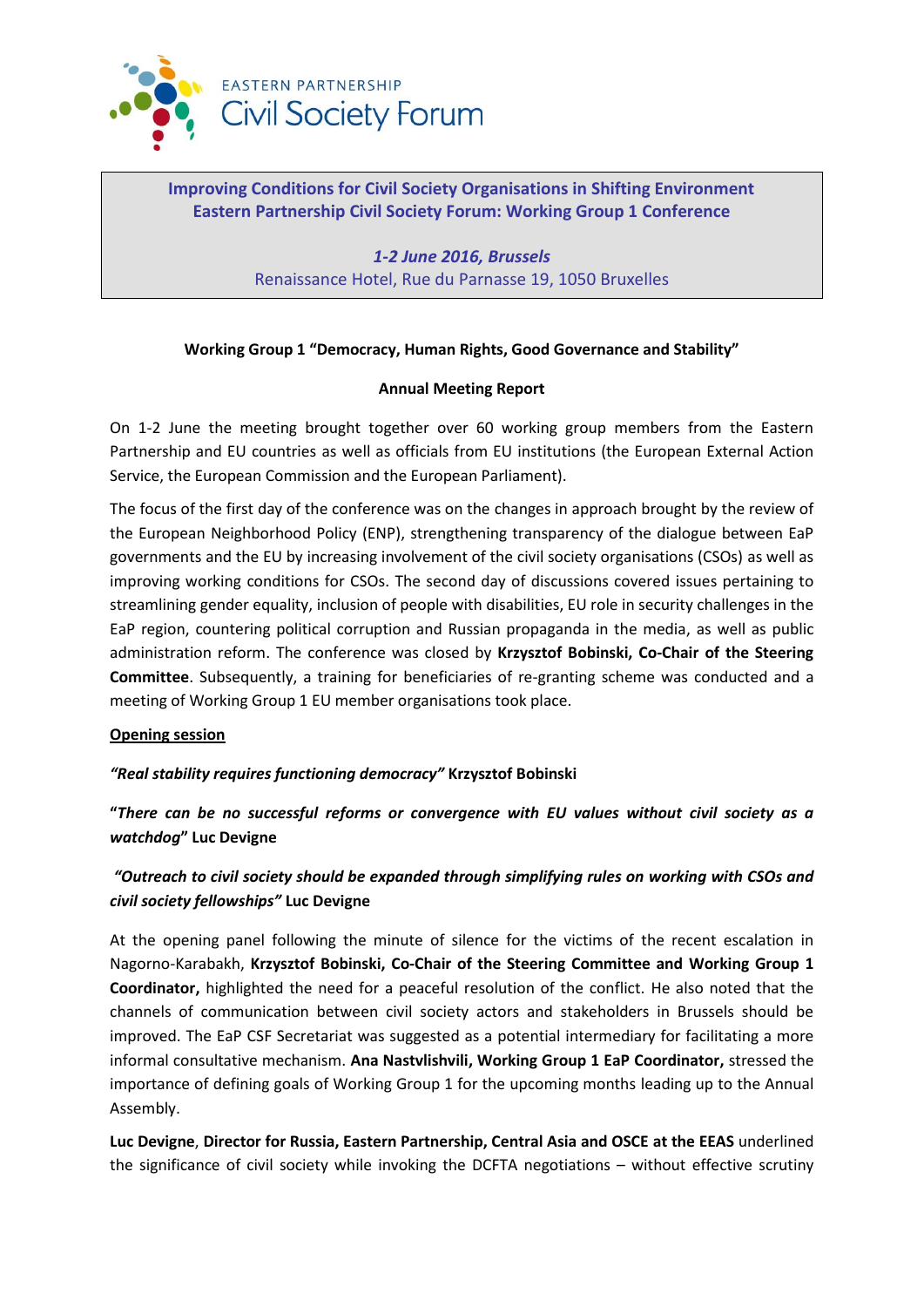

against corruption there can be no effective reform. Although there is a view that there was not enough progress with respect to the four areas of priorities developed during the Riga EaP Summit, Mr Devigne observed that visa liberalisation for Georgia and Ukraine would be a crucial development in this regard. Furthermore, *de facto* differentiation in the EaP framework is already being implemented. The relations with Armenia, Azerbaijan and Belarus are swiftly evolving and the EU intends to continue promoting its values and human rights considerations. He also commented on the need to expand EU outreach to civil society by simplifying rules of engagement, funding regional fora and capacity building through civil society fellowships. There cannot be successful reforms and convergence with EU values without civil society. Mr Devigne also indicated that governments cannot be compelled to be associated with the EU. However, it does not mean that the EU gives up promoting reforms in those countries. As the governments cannot be forced to undertake the necessary reforms, the change needs to come from their societies.

**Leyla Aliyeva** suggested upgrading the status of civil society by making its involvement a condition *sine qua non* for conducting negotiations. Another representative from Azerbaijan proposed establishment of flexible solutions to support independent civil society actors in Azerbaijan, as well as introduction of mechanisms to involve civil society in negotiations and consider their recommendations before negotiations are concluded. **Artur Sakuns** suggested that the EU instruments should be better employed to fight corruption in the EaP region.

## **Public Session: How well can the reviewed ENP respond to the realities of the region?**

*"We talk about pragmatism in the means, not in the ends. This is not about megaphone diplomacy, but about achieving results."* **Lawrence Meredith**

# *''It's time for the EU to empower the EaP civil society to the level of an equal partner."* **Leyla Aliyeva**

The panel moderated by the Steering Committee Co-chair **Ulad Vialichka** discussed the change in approach introduced by the reviewed ENP and the involvement of civil society organisations in the EU negotiations with the EaP governments. **Lawrence Meredith, Director for Neighbourhood East, DG NEAR**, explained that the ENP review was necessitated by the developments in the EU, as well as the Eastern Neighbourhood. The consultation process demonstrated a desire and need to:

- increase ownership through differentiation;
- define objectives that are of common interest for both the EU and the EaP partners;
- prioritise respect for fundamental rights;
- set up new process of consultation and introduce more flexible instruments to improve work with civil society.

He also emphasised that values remain at the core of the EU's relationship with its partners as evidenced by the first section of the ENP review. He underlined that pragmatic approach applies to the means, not the values. Mr Meredith also explained that the civil society centre of expertise at DG NEAR was established to put civil society organisations at the heart of the policy. With respect to Belarus, he observed that the human rights dialogue is to begin next year and the assistance is to double.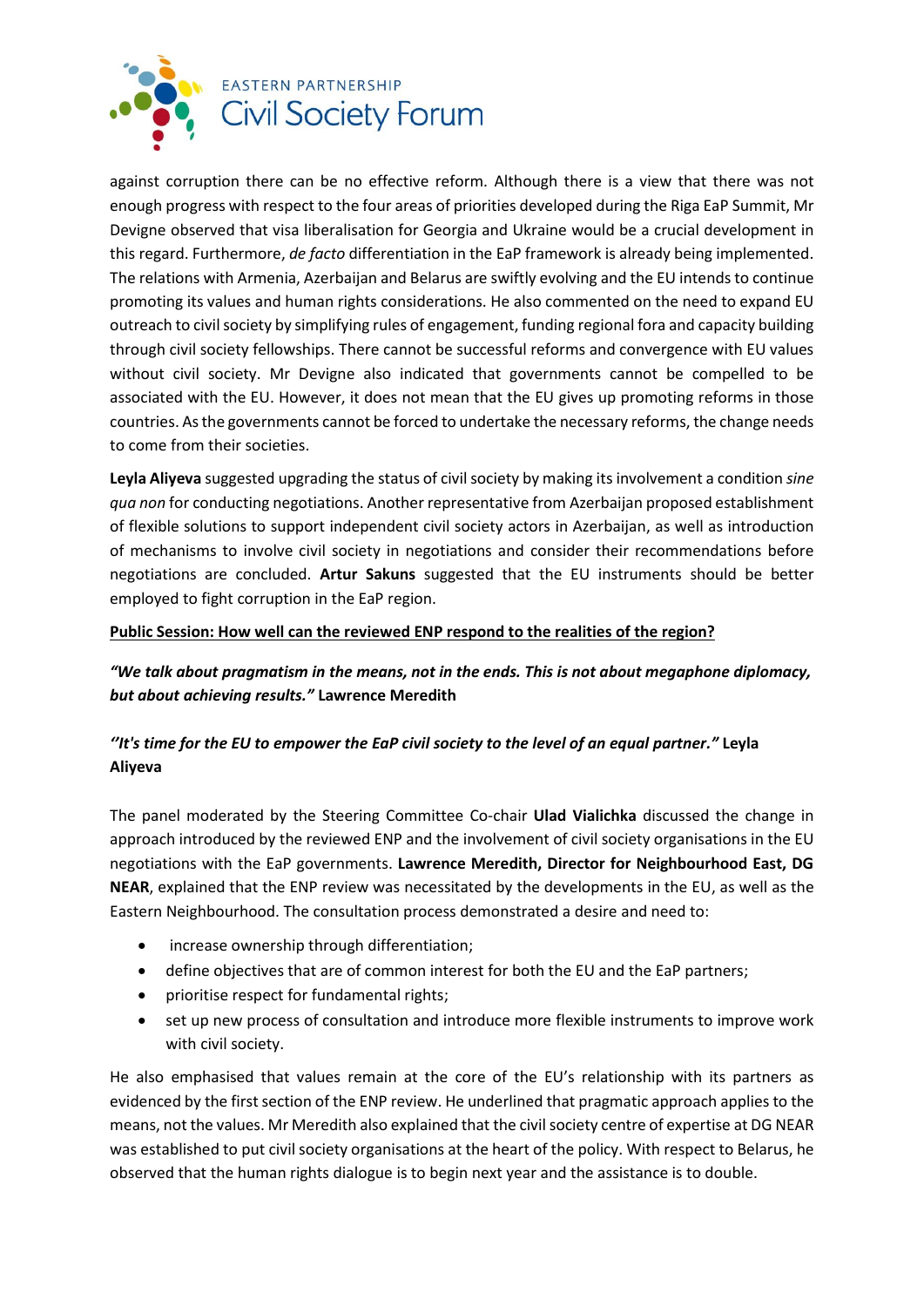

**Leyla Aliyeva** (Centre for National and International Studies) stated that an increase in pragmatism in the reviewed ENP is worrying. She explained that differentiation should not be about lowering ambitions in favour of interests of small elites. Instead, it should focus on individual obstacles to reform in the EaP countries as a basis for policy formation. According to Ms Aliyeva, Azerbaijan is a missed opportunity for the EU. If enough investments were made for governance and reforms, the country would be different. Trade negotiations result in asymmetrical outcomes benefitting only elites without contributing to democratisation of the region. Also, ownership should be understood in a broader sense encompassing both government and civil society. She stressed that the release of political prisoners in Azerbaijan is merely a cosmetic reform as no structural changes are taking place.

**Hrant Kostanyan**, researcher at CEPS, outlined the reasons for increased pragmatism in the EU approach towards the Eastern Partnership. The resistance of the elites from the EaP countries, as well as inconsistent response to developments in the EaP region and Russia's activities in the region were identified as the causes for the shift from a normative to pragmatic approach. **Boris Navasardyan** (Yerevan Press Club) highlighted the need for clarification of mechanisms for engagement with civil society in the three non-AA countries. **Shahla Ismail** (Women's Association for Rational Development, Azerbaijan) called on the EU to be more public regarding involvement of the civil society during negotiations with the governments from the region. **Nataliia Motuz** (Assembly of Pro-Democratic NGOs of Belarus) expressed her concerns over the lack of transparency regarding the process of the EU consultations with civil society organisations, selection and genuineness of those CSOs. **Fuad Hasanov** (Democracy Monitor, Azerbaijan) raised an issue with respect to ensuring participation of CSOs while Azerbaijan has an opportunity to be very selective with regard to the content for the new cooperation agreement with the EU. **Vera Rihackova** (EaP CSF Secretariat) brought attention to a possibility of funding unregistered CSOs through EIDHR and introducing more flexibility in financial reporting within re-granting.

## **Public Session: How to make the dialogue with governments and the EU more transparent?**

#### *"There is no institutional status for civil society in EU-Belarus bilateral relations"* **Petr Kuznetsov**

## *"Civil society in Moldova is focusing on technicalities of the AA/DCFTA, rather than the reform agenda"* **Victoria Bucataru**

The panel focused on the working environment and issues confronting CSOs in the EaP region. **Avaz Hasanov** (Humanitarian Research Public Union, Azerbaijan) commented on the difficulties facing civil society in Azerbaijan. CSOs are prevented from receiving funding from foreign donors and, as a result, they are *de facto* barred from submitting project proposals. He explained that the government does not envisage a dialogue with civil society and stressed that the EU should better engage with Azerbaijani CSOs.

**Lasha Tugushi** (European Initiative - Liberal Academy Tbilisi) elucidated that the level of civil society involvement in Georgia is sufficient. However, the Georgian government does not provide adequate information on its positions during negotiations with the EU. The negotiations on visa liberalisation perfectly exemplify this issue.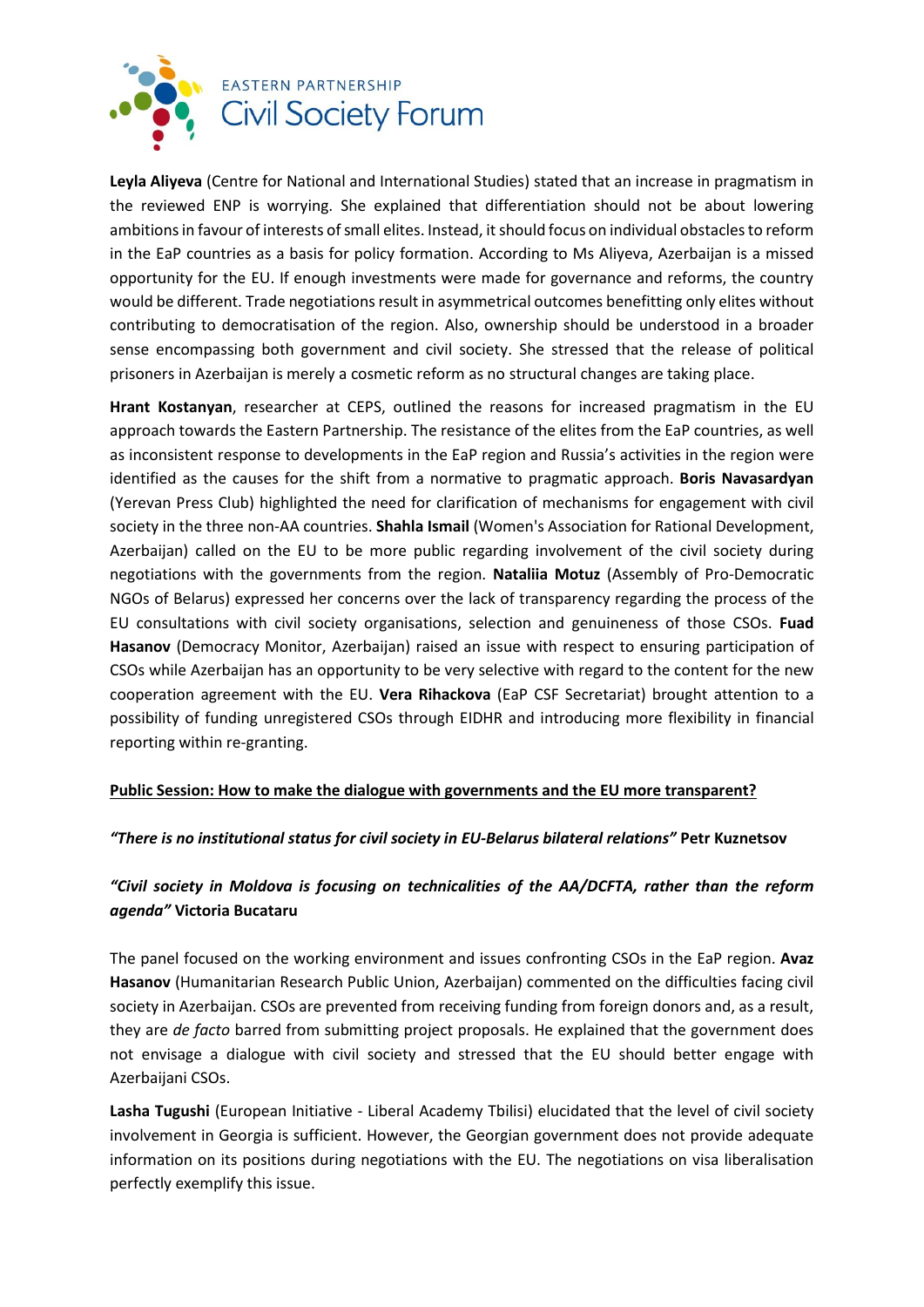

**Petr Kuznetsov** (Center of Regional Development GDF, Belarus) stated that due to the current geopolitical realities, the EU has to engage with the Belarusian regime without insisting on improving the respect for democratic freedoms. He noted that civil society does not have an official status within the framework of EU-Belarus bilateral relations. The government should be interested in employing expertise of civil society as authoritarian regimes generally do not possess adequate expertise.

**Victoria Bucataru** (Foreign Policy Association, Moldova) mentioned that although there is institutionalised cooperation between Moldovan government and civil society, it does not guarantee that civil society recommendations would be taken into account. In terms of civil society cooperation with the EU delegation, Ms Bucataru regretted that the focus of this relationship is on technicalities as opposed to the reform agenda.

**Mikayel Hovhannisyan** (Eurasia Partnership Foundation, Armenia) remarked that civil society in Armenia is proclaimed as a partner in the reform process yet *de facto* it is not involved. Mr Hovhannisyan enumerated three options for civil society: to seize occasional opportunities to influence decision-making process, stop participating in the reform process, or form a parallel agenda that would be strongly advocated. The lack of partners within the country and an inconsistent approach from the EU also represent significant challenges. The concerns raised by the Armenian civil society are rarely reflected in EU documents.

**Iryna Bekeshkina** (Ilko Kucheriv Democratic Initiative Foundation, Ukraine) discussed the cooperation of Ukrainian government and civil society, especially with respect to sharing expertise. Nonetheless, she brought to attention instances where the government disregarded concerns of civil society as in the case of legislation on public procurement excluding criminal liability for false financial declarations.

#### **Public Session: How can we improve the working environment for CSOs in difficult conditions?**

*"In the past two years the government of Azerbaijan adopted over 20 amendments that violate freedom of association and result in breaches of the ECHR. Therefore, these developments cannot be considered only as an internal issue."* **Anar Mammadli**

*"A shift from government-to-government approach to society-to–society approach is needed"* **Jerzy Pomianowski**

# *"Civil society in Belarus is tired as there is no sufficient pressure from the EU with respect to fundamental rights."* **Elena Tonkacheva**

The panel discussion was dominated by the analysis of the obstacles to the work of civil society organisations and means to overcome them. **Anar Mammadli** (Election Monitoring and Democracy Studies Center, Azerbaijan) described impediments to the work of independent civil society in Azerbaijan. NGOs in Azerbaijan cannot receive foreign funding, donations over 120 USD have to be registered with the Ministry of Justice, and volunteers are required to have individual contracts that also must be registered with the Ministry. In the past two years the government of Azerbaijan adopted over 20 amendments that violate freedom of association and result in breaches of the ECHR. Therefore, these developments cannot be considered only as an internal issue.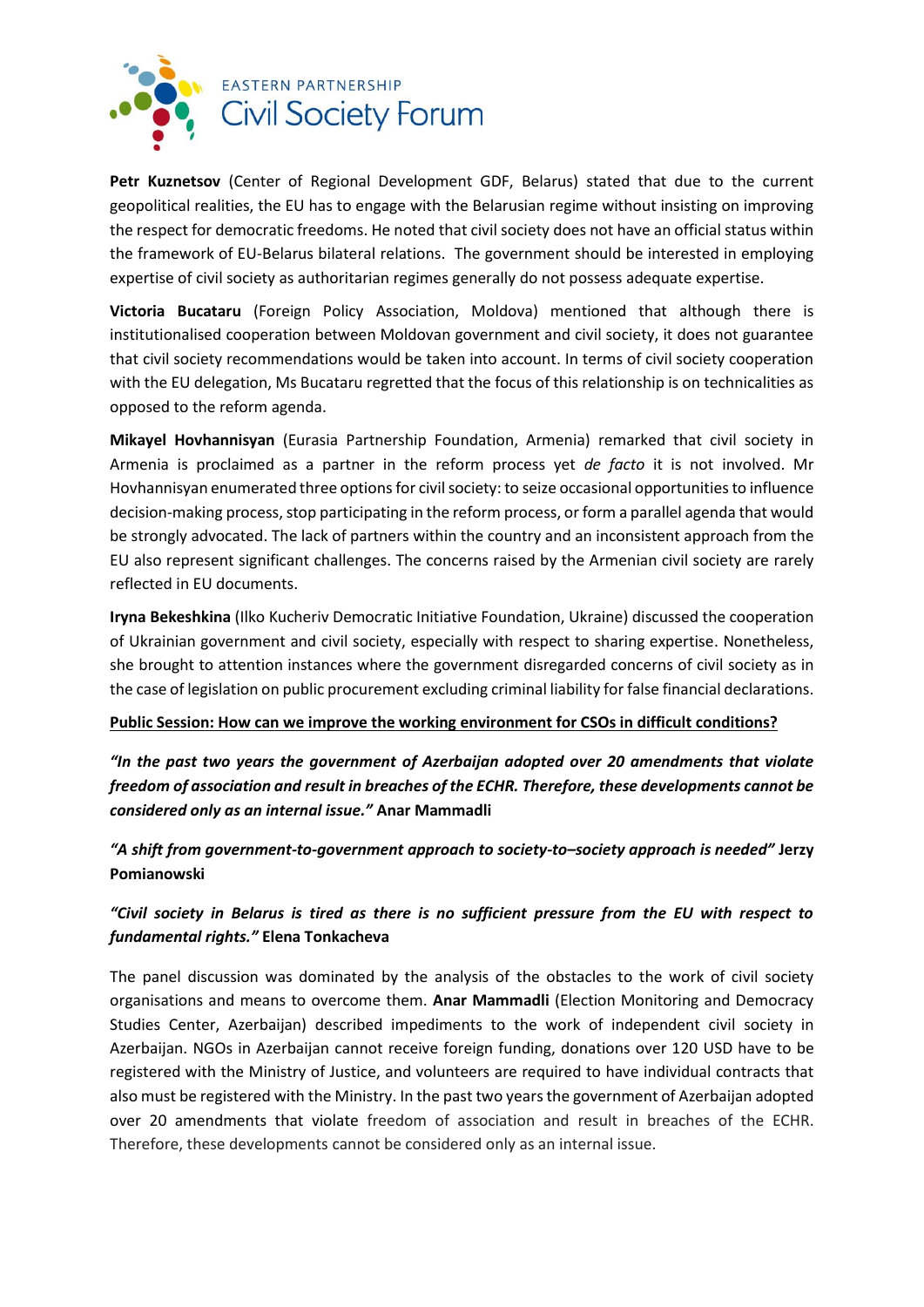

**Mathieu Bousquet** (DG NEAR) shared that the governments are becoming more inventive in how they limit the civil society operations. As a result, the EU and other donors need to adapt to these developments. He stressed that the EU is not using megaphone diplomacy, but it is diplomatic efforts behind the closed door that bring results. Human Rights Dialogues is one of the instruments that the EU is using to talk about human rights violations. Mr Bousquet reassured that the priorities of each EaP country's cooperation with the EU (Partnership Priorities) will be identified with the participation of the civil society. The EU is ensuring that the civil society is actively engaged on sectoral policies which should prepare all the governments for working together with civil society more intensely. The EU needs to anchor its support to civil society and human rights within the international framework.

**Jerzy Pomianowski** (European Endowment for Democracy) stated that it is not only the space for civil society, but also the donor support that is shrinking. He mentioned that a proper balance needs to be found to help people in Azerbaijan - a shift from government-to-government approach to society-to– society approach is required. He mentioned that the EU is slowly adapting to the situation: although the flexibility is not structurally inbuilt, the EU has modified its support to the society of Belarus and it also needs to find ways to support civil society in Azerbaijan. He reiterated the importance of preventing new politically motivated arrests in Azerbaijan, as well as the need to support civil society in exile. He stressed that the increased engagement of the EU with Belarus should not have detrimental effect on the EU's dialogue with Belarusian civil society. All opportunities for engagement should be used.

**Elena Tonkacheva** (Legal Transformations Center "Lawtrend", Belarus) explained that the civil society in Belarus is tired as there is no sufficient pressure from the EU with respect to fundamental rights. The structural problems remain – the death penalty has not been abolished and violations of freedom of information, as well asfreedom of assembly are occurring on a regular basis. The funding for human rights NGOs has been decreasing. She noted that sanctions for Belarus were lifted prematurely. Ms Tonkacheva also noted that the EU continues its cooperation with the government and GONGOs. The civil society representatives stressed that neither Belarus nor Azerbaijan are fulfilling the obligations they have undertaken within the international frameworks as the ECHR and the UN system. If more people are imprisoned based on politically motivated charges, the sanctions should be introduced by the EU.

#### **Public Session: General Progress of the EaP**

**Boris Iarochevitch,** Head of Division for the Eastern Partnership, Regional Cooperation and OSCE, EEAS provided an update on the overall progress of the EaP. He talked about the follow-up work on conclusions of the EaP summit in Riga, and the preparations for the next EaP summit that will most likely take place in Brussels on June 2017. The next EaP summit foresees the presentation of results that benefited citizens, the demonstration of the added value for the societies in all four EaP policy areas agreed in Riga. In this regard, the plans to lower significantly costs of roaming and transaction costs are in the pipeline. Furthermore, the negotiations of the new treaty with Armenia should be finalized by the date of the summit. Finally, there are plans for side events, and the EEAS encourages EU member states to support these activities. Poland already expressed an interest to host the Youth event.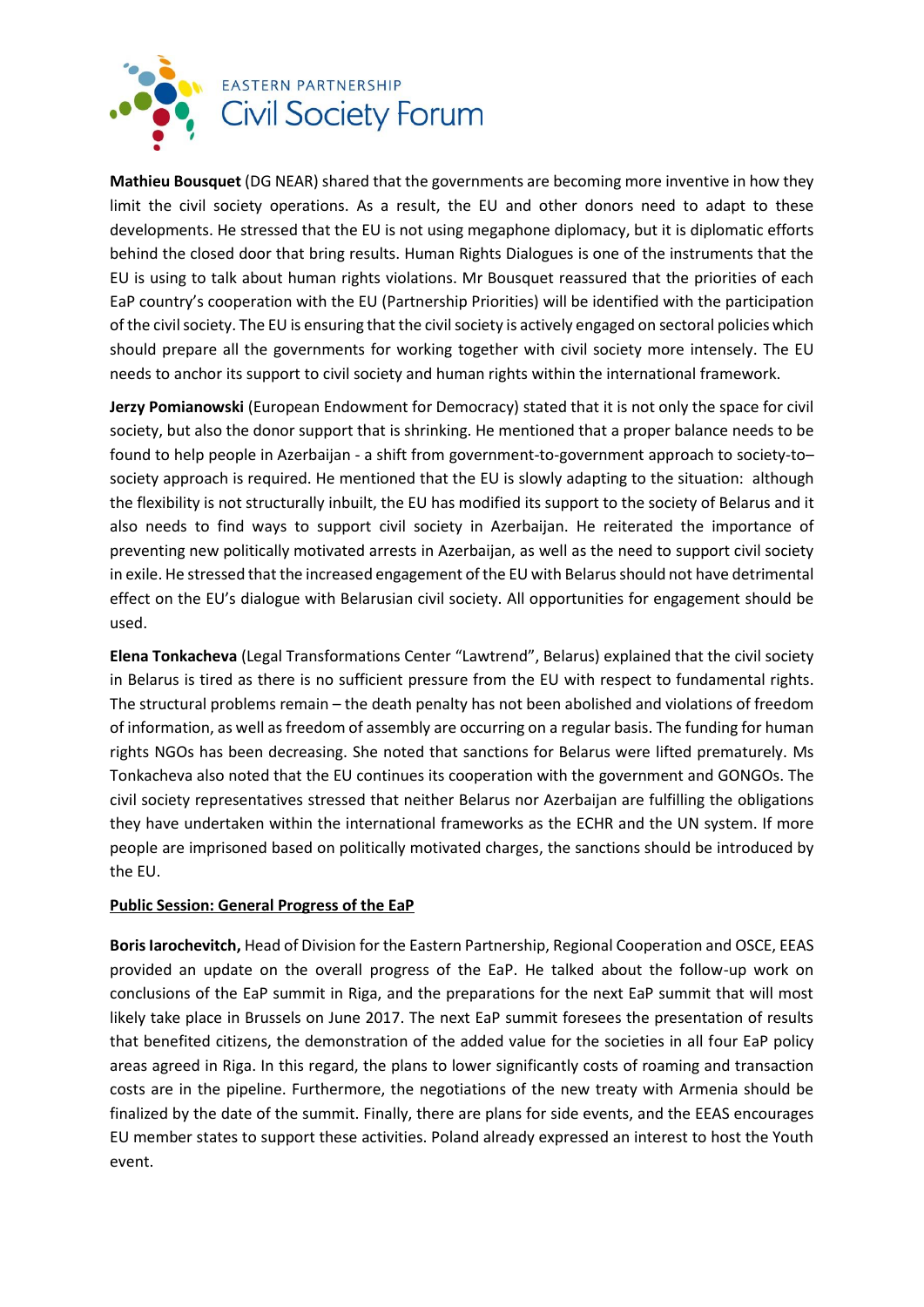

The EaP Ministerial Meeting in May 2016 recognized the importance of the EaP multilateral dimension. Consequently, the architecture of the multilateral framework will be reviewed, and changes might be proposed by the next EaP summit. For the time being, new panels are being added (digital market), other considered (panel on employment and employability), and three existing panels under the Platform 1 are being merged into one "Rule of Law Panel".

Finally, there are calls to use the EaP for confidence building between Azerbaijan and Armenia from the side of the OSCE Minks Group.

On the state of relations with Armenia, Azerbaijan and Belarus, **Boris Iarochevitch** noted:

- Three rounds of negotiations with the Armenia on the new treaty already took place. There are difficult talks especially about the trade part.
- On Azerbaijan, the Commission is waiting for the negotiation mandate from the Council and the European Parliament. The scoping exercise has started as well as the preliminary consultations. HR situation in the country improved a bit since several political prisoners were freed. It will be most likely extended PCA as membership in WTO is required for any other type of more ambitious agreement. The human rights dialogue was suspended; there is some progress on EURONEST participation of AZ members of parliament.
- The first EU-Belarus coordination meeting took place with the civil society representatives present. It was a good experience and discovery for both sides. The HR dialogue is taking place in Minsk during the second week of June 2016.

On the progress of the implementation of AA/DCFTA with Georgia, Moldova and Ukraine, **Boris Iarochevitch** noted:

- Some significant improvements have already taken place, with an increase of trade and FDI.
- Regarding the visa-free regime for Georgia and Ukraine there are delays in the process due to the agreement with Turkey (temporary suspension mechanism review)
- On 11-12 July 2016, an informal dialogue on SMEs will take place in Kyiv. Commissioner Hahn will be present and will be meeting the civil society.

## **Q&A Session**

# *The ENP Review is not legally binding, the legal basis and translation into the EU practice includes the review of ENI – how is it going to happen, will there be significant changes?*

BI: The revision of the programming documents is taking place in 2017 instead of 2018 in order to incorporate the ENP review and the new partnership priorities for political and technical cooperation. It is a first step, and the instrument (ENI) will not be largely modified by 2020. However, there are already some ideas about how the next instrument to be adopted within the next EU financial framework should look like. The focus on the next programming phase also concerns regional programmes, and multiannual priorities will be revised.

*What will be the involvement of the civil society into the negotiations of the partnership priorities and new agreements?*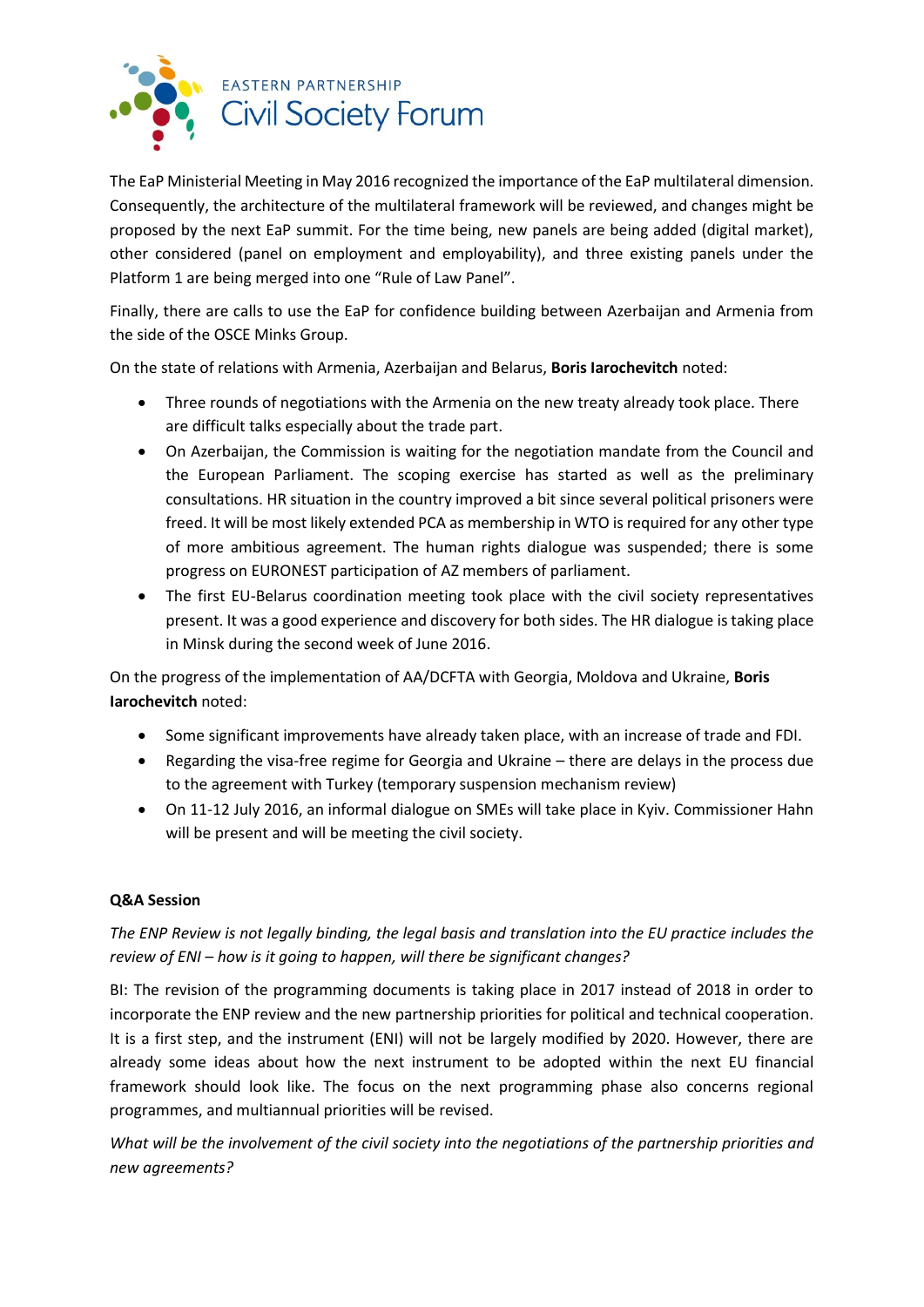

BI: For Georgia, Moldova and Ukraine there will be no priorities as the AA/DCFTA are already in place - there can be only additions on security.

Concerning Armenia, Azerbaijan and Belarus, this point will be part of the discussion on the new type of agreement. In any way, civil society will be consulted: the EU is pushing for the EaP governments to include civil society. However, the process is not always transparent and there is reluctance.

Regarding Armenia, we were disappointed by what happened in 2013 but this could be an opportunity now for Armenia to be a bridge between the Eurasian Economic Union and the EU. There are some confidential parts of the agreement, so far the negotiations went well but there were some issues: Armenian authorities reached out with new, tougher requirements on their side. These said, not all preparatory documents can be shared, and there is a deficit of transparency. At the same time, the negotiations are not smooth. Overall, the civil society should continue to address the authorities and demand access. In Georgia, the EU managed to include business community into the negotiations but only very late in the process.

For Belarus, there is an ad hoc format because there are not many tools and there is only one old agreement (on the other hand, with Azerbaijan and Armenia, there are PCAs that contain some mechanisms of consultations). Azerbaijan is keen to have the agreement, especially due to the economic crisis in the country. There will be conditions linked to the human rights and a consultation mechanism in place.

## *Visa liberalization for Georgia and Ukraine is one of the crucial issues for the EU image in those countries. Is there a chance visa free regime will be in place this year?*

BI: The EU institutions are clearly pushing for it, and the proposal was made to the Council. The context of the migration crisis and the deal with Turkey, as well as the temporary suspensions of Schengen, are in play. France and Germany together with several other member states have been blocking this issue. Hopefully, Georgia and Ukraine will have a visa waiver by this summer.

## *Recommendations by WG1 participants*

- Association agenda can be revised, EU should be more focused and not ask everything at the same time.
- On review of the multilateral format of EaP, the EaP CSF can better structure its work in order to have meaningful contribution – horizontal approach for all WGs and better integration into the work of the EaP Platforms.
- After each round of negotiations with Armenia and Azerbaijan, there should be a session with the civil society and business community where the EU should disclose what can be disclosed. EU should also declare it is not against inclusion of the civil society into the process, as it is often used as an argument by the Armenian and Azerbaijani governments.
- Direct budget support problem is not in the method itself but in the way how the reforms are assessed against it. It is not efficient promotion of the European integration in the EaP countries.
- Azerbaijan money flowing into EU (and USA, and organisations like UNESCO), Commission should introduce targeted sanctions and encourage the EU member states to start investigate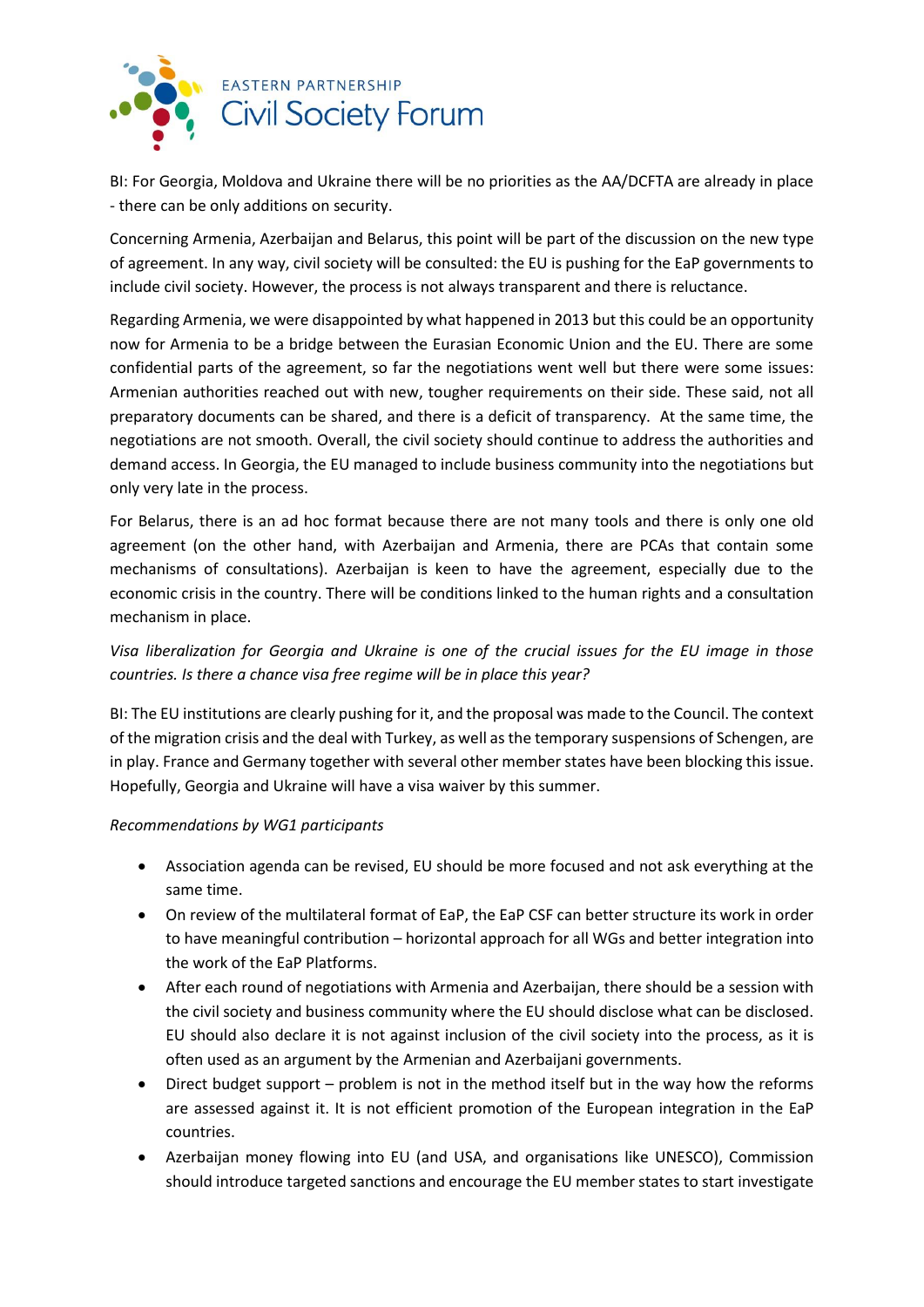

suspicious financial operations related to Azerbaijani elites. *(response by Boris Iarochevitch: It is a new subject, we are trying to control the inflow from the Gulf, in this sense Azerbaijan is not such a big problem. We have a realpolitik with Azerbaijan which goes sometimes against our values.)*

#### **Break-out Workshops I**

### **Break-out Workshop on Gender Equality**

The break-out workshop was moderated by **Julia Mickiewicz** from the Belarusian Organisation of Working Women. **Emma Sandahl** from European Commission, DG NEAR participated as a speaker.

**Emma Sandahl** underlined the importance of gender equality being part of the EU agenda in all fields of its action. In other words, gender mainstreaming must be included *inter alia* in environment, security, and migration policies. Gender mainstreaming requires constant review, and an effective review needs a scale of analysis. There is already a scale of analysis elaborated by the World Economic Forum, Global Gender Index, which estimates gender mainstreaming on a scale going from 0 (activity has been screened using the gender equality policy marker and does not target gender equality) to 2 (gender equality is the main objective of the activity and that the activity would not have been undertaken without this objective). **Emma Sandahl** also signalled her availability to link the sub-group's participants with the European Women's Lobby. **Julia Mickiewicz** from the Belarusian Organisation of Working Women briefly presented the **EaP CSF Re-granted project** *"Developing a single strategy on Gender Equality issues of the EaP CSF".*

## **Break-out Workshop on Security**

The break-out workshop was moderated by **Jeff Lovitt** from New Diplomacy and **Hennadiy Maksak**  from the Foreign Policy Council "Ukrainian PRISM" with **Linas Linkevicius** from the EEAS as a speaker.

**Linas Linkevicius** talked about the shared role of EU and EaP countries in facing security challenges in the region. Ukraine was the first country joining an EU security mission, with Moldova and Georgia following suit in 2013. Besides, Ukraine has participated in the EU's battlegroups. Moreover, the EU has engaged in missions aiming to make its partners more resilient to future crises. These missions include the EU Monitoring Mission in Georgia, the EU Border Assistance Mission to Moldova and Ukraine, the EU Advisory Mission to Ukraine. The reviewed ENP does not replace but rather supplements the overall EU Security Strategy. Nevertheless, the ENP review marks a change in the EU's attitude towards partners in terms of security. In 2015, DG NEAR has disbursed 404 million EUR for the EaP countries' security, providing assistance in justice reform, counterterrorism and border management. The reviewed ENP lays a greater emphasis on hybrid threats - in that respect, the EU is identifying which are the most vulnerable sectors in the EaP countries, so that the direct financial assistance is better allocated in order to increase resilience in those sectors.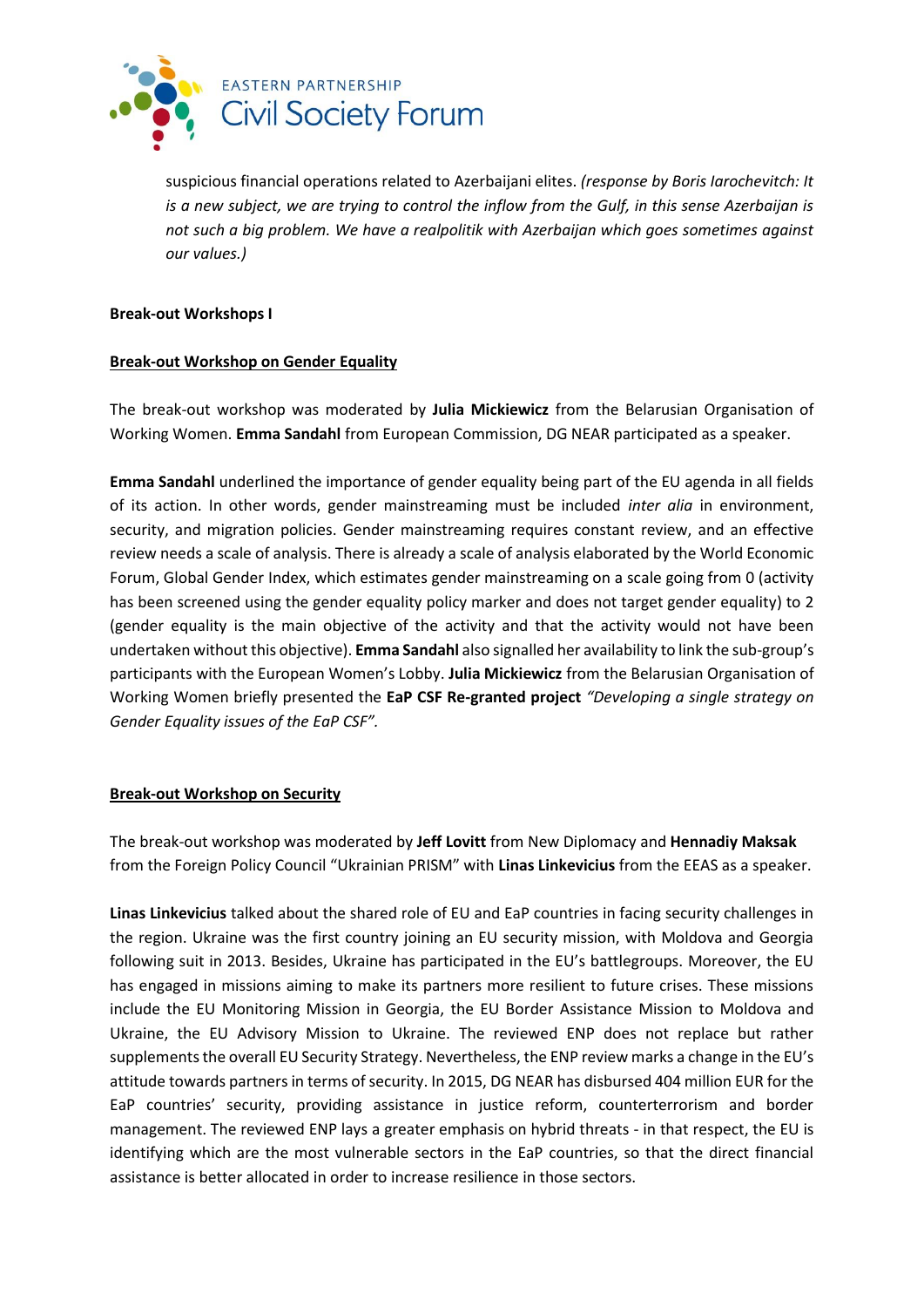

A representative from Moldova asked about the involvement of the civil society in the elaboration of security strategies in EaP countries. A Georgian CSF member deplored the fact that the EU delivered no vision on how to counter external aggression. **EaP CSF Re-granted project** "*Security Alert on the EU's Eastern Doorstep" was briefly presented by Georgian participant.* Afterward, a civil society representative from Armenia made few remarks on the possible role of Armenian and Azerbaijani civil society in improving the tense situation prevailing between Armenia and Azerbaijan. In that regard, he noted that the EU should be more active in supporting confidence-building, as it is an area where the civil society can have a very beneficial role. A Moldovan CSF member underlined the importance of the rule of law – and reform of the judiciary – in order to prevent internal threats to security. A Belarusian delegate asked whether it was possible that NATO and the EU do more to reach out to civil society and citizens from the EaP countries in order to explain their vision for a secure neighbourhood.

## **Break-out Workshop on Rights of People with Disabilities**

This workshop was moderated by **Vitalii Covaliov** from the Union of Organizations of Disabled of Moldova, with **Nadia Hadad** from the European Network of Independent Living as a speaker.

**Vitalii Covaliov** stressed the importance of the UN Convention on the Rights of Persons with Disabilities (or CRPD), the first binding international legal instrument stipulating the rights of persons with disabilities. The Union of People with Disabilities' Organizations in Eastern European countries has been created in 2007 for the purpose of international exchange of experience toward the effective implementation of the CRPD. On 2 February 2016, a report of the UN Special Rapporteur on the Rights of Persons with Disabilities, Ms. Catalina Devandas Aguilar, summarized the results of the mission to the Republic of Moldova on 10-17 September 2015. Many facts stated in the report are characteristic not only of the Republic of Moldova – its observations apply also to other countries of the EaP.

**The EaP CSF Re-granted project** "*From Inclusion to Participation in Decision-Making*" was presented that is currently implemented in Armenia, Georgia and Moldova. The project aims at increasing the participation of persons with disabilities in processes and decision-making directly related to them. Within the framework of the project, the interviews with government officials, decision-makers, representatives of relevant CSOs and disabled people will be conducted. This work should be carried out at the national, regional and local levels. Seminars, training sessions and other events are also planned. The Index of Participation of PWDs in decision-making will be developed as one of the main project outputs. The Index will be elaborated separately for each of the three countries and there will be also a comparative part. It should serve as a useful tool for government officials and civil society and provide ground for action and responsible decision-making.

**Nadia Hadad** presented the work of the European Network on Independent Living (ENIL), a nongovernmental organization promoting independent living through human and civil rights. ENIL promotes and supports the Independent Living Movement in Europe since 1989, and was started in Strasbourg with about 80 persons from 18 countries. Independent living is having the same range of options and the same degree of self-determination taken for granted by persons without disabilities.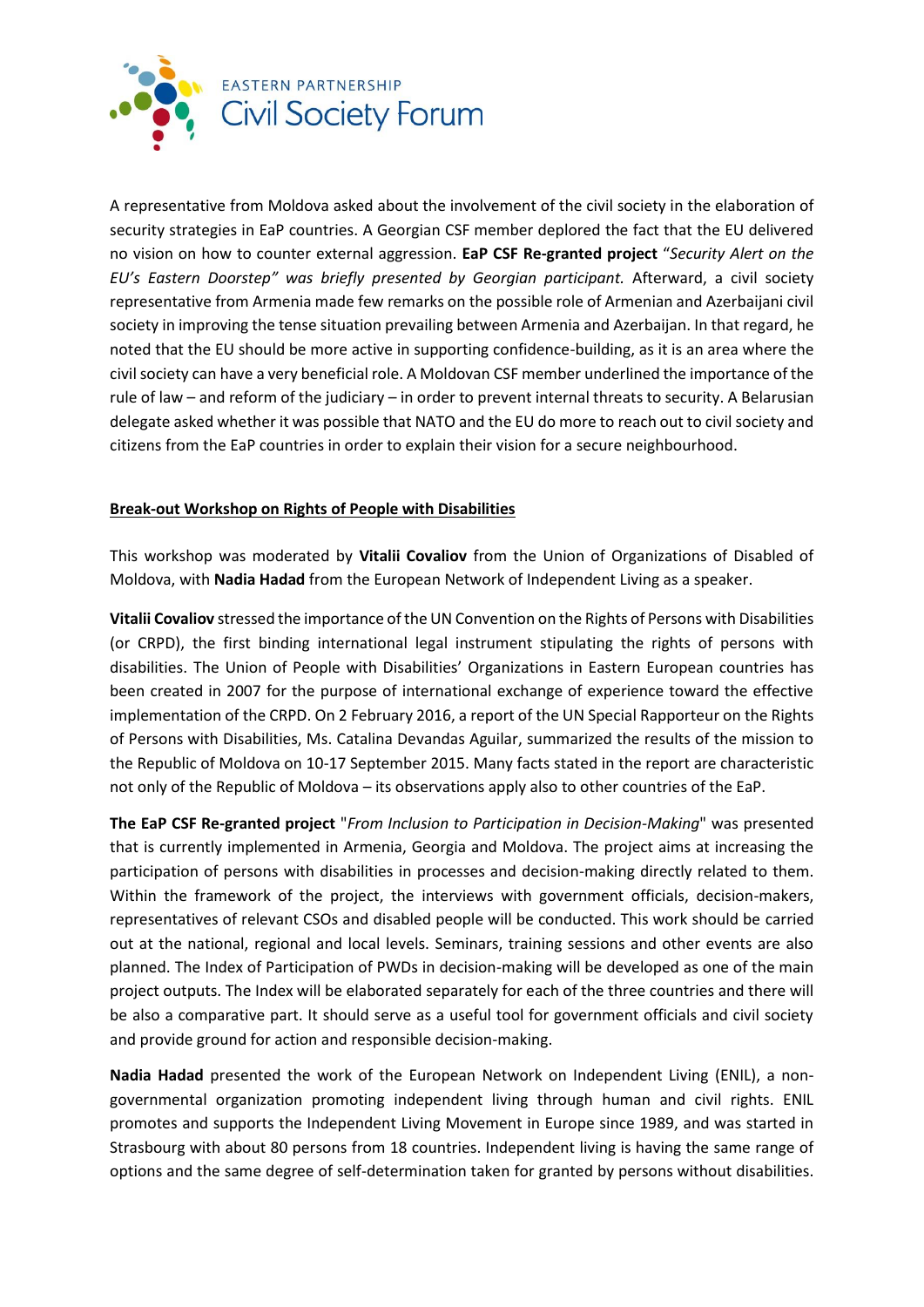

It is the result of a human rights based policy, possible through the combination of various environmental and individual factors that allow persons with disabilities to have control over their own lives. ENIL advocated for rights of people with disabilities both at the EU and at the national level: it is active in EU policy development, builds networks with other similar organizations, and regularly conducts advocacy trainings for civil society members.

**Nadia Hadad** also provided some recommendations for **the EaP CSF Re-granted project** presented. She said that the Index of participation and the related research should take into consideration: the involvement of all type of disabilities, barriers to participation such as public administration policies, integral accessibility, budgets but also the paradigm-shift. Besides, accessibility monitoring should take into account both access (from public transport to public space) and the needed support and assistance for this. Human rights education should take the CRPD's motto ("nothing about us without us") as a guideline, and should include human right indicators that measure the improvement of quality of life for all persons with disabilities. Finally, evidence-based advocacy and advocacy campaigns should be led by experts in human and antidiscrimination rights, be mainstreamed beyond CSOs and among persons with disabilities and decision-makers, should facilitate an exchange of ideas and knowledge about good legislation and practice in the area of participation and more with other European countries, and should improve the collection of relevant data and issues to support advocacy and development of good legislation in this area.

#### **Break-out workshops II**

## **Break-out Workshop on Political Corruption**

The break-out workshop was moderated by **Ion Manole** from PromoLex, with **Ramona Strugariu**, advisor to Monica Macovei, MEP, as a speaker.

**Ramona Strugariu** made a presentation on the European Parliament's work on political corruption. As of now, the EU politically backs anti-corruption efforts in Moldova through the multilateral framework provided by the EaP. It has a budget support program for Moldova and a special budget support addressed to Ukraine, which include funding for civil society organisations. Yet, there is not one unified scenario on how to deal with corruption in the EaP countries. While strategies for fighting corruption in EaP countries should be differentiated according to the national context, any fight against corruption needs to start from a thorough reform of the judiciary.

A civil society representative from Bulgaria said that the monitoring of the electoral process is important because political parties' access to state funding is dependent on reaching a certain electoral threshold. **Ramona Strugariu** said that Romania is a good example of this issue. Currently, no Romanian political party receives and official and transparent financial support from the state. That is because the Romanian legislation on the funding of political parties is weak and unsystematic.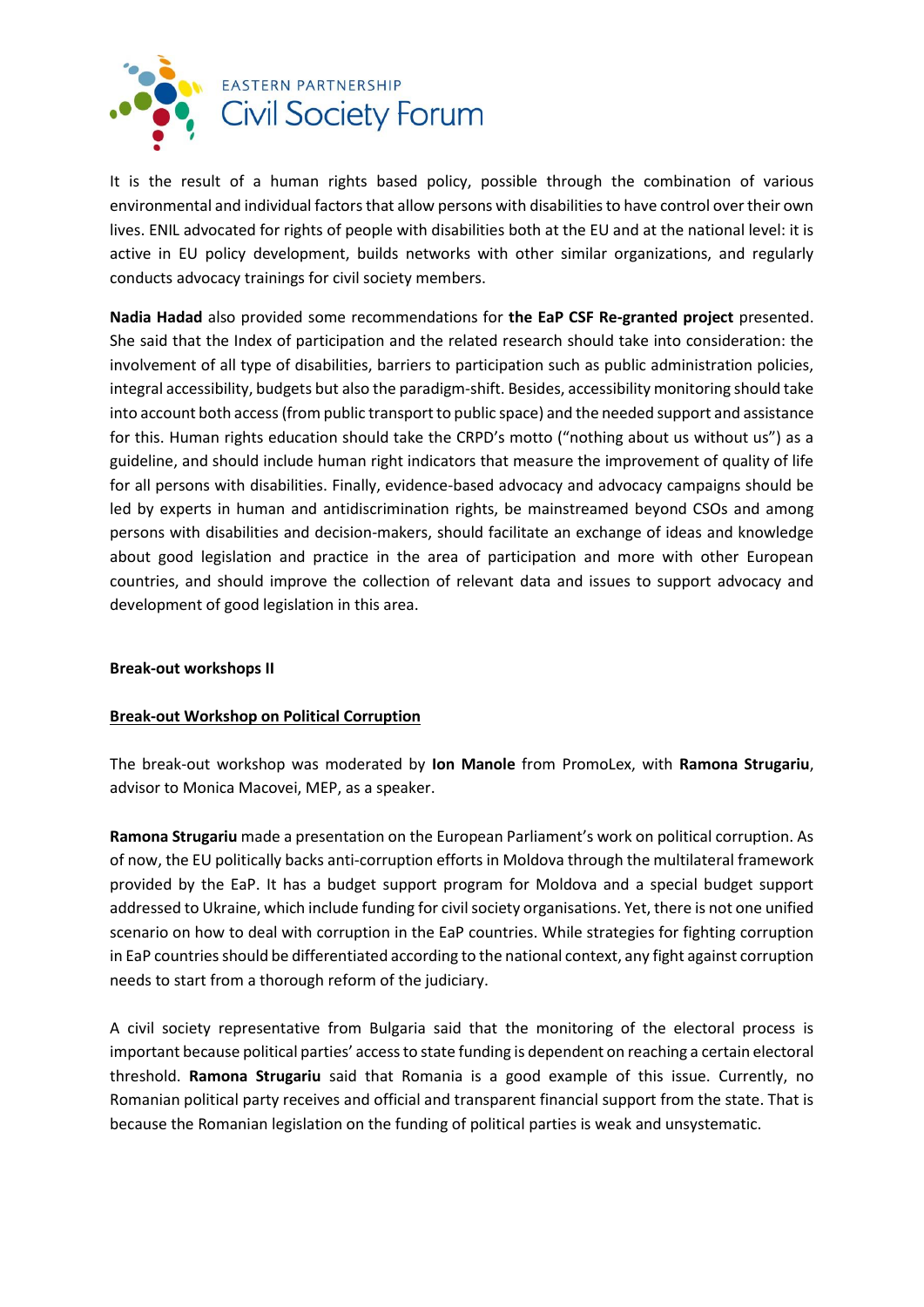

**Ion Manole** intervened, saying that state funding of political parties is not the most pressing issue. The most important problem in the EaP countries is the use of the public administrations' resources for political campaigning. Indeed, EaP countries lack clear standards on the monitoring and reporting of electoral and travel expenses. In addition, there is very little media and citizen involvement in the monitoring of these expenses. The **EaP CSF Re-granted project** "*Consolidating efforts of the civil society organisations in fighting political corruption"* that is being carried out by PromoLex includes monitoring on this precise aspect.

Another question touched upon the value of freedom of access to public information legislation and its potential in fighting corruption.

**Ion Manole** concluded with some considerations on the wider context in which the fight against political corruption takes place. The underlying issue is that citizens do not trust the political process and do not want to participate in it. Moldova's massive emigration rate aggravates this problem because citizens who emigrate and citizens who prepare to emigrate are rather participative. At the same time, political corruption is one of the many causes of emigration. Another factor which prevents a normal political process in Moldova is the persistence of the conflict in Transnistria, in which the Russian Federation plays an important role.

### **Break-out Workshop on the role of Civil Society in Public Administration Reforms process**

The break-out workshop was moderated by **Antonella Valmorbida** from ALDA with **Maria Perez-Rocha** from DG NEAR as a speaker.

**Antonella Valmorbida** stressed the importance of civil society's involvement as an aspect of the public administration reform in the EaP countries. She affirmed that ALDA has already done work in that field, laying forth its observation on how CSOs may affect that process in a paper, which was shared during the official meetings with DG NEAR. She also mentioned **the EaP CSF Re-granted project** *"Update on Public Administration and Local Governments Reform in EaP*" that is currently being implemented by ALDA and its partners. She regretted that public administration reform and EU support thereto, is not sufficiently understood by CSOs. Consequently, the use of funds allocated to the EaP countries for public administration reform escapes effective monitoring. This regrettable situation is confirmed by the fact the staff of the EU delegations who are involved in public administration reform have very little contact with CSOs. Finally, she highlighted the opportunities offered by DG NEAR's Centre for expertise on civil society. Such structure could increase awareness of the importance of civil society in public administration reform. Indeed, the question of whom to consult is an ongoing problem for EU delegations. In that respect, the EaP CSF could help to address this problem, as it provides the appropriate balance between genuineness and professionalism.

**Maria Perez-Rocha** suggested that the European Commission's new reference framework on public administration reform lays down a check-list on the effective participation of civil society in public administration reform, which is based on three overall requirements: comprehensiveness, crosscuttingness, and inclusiveness. These are areas of engagement where the civil society has a key role.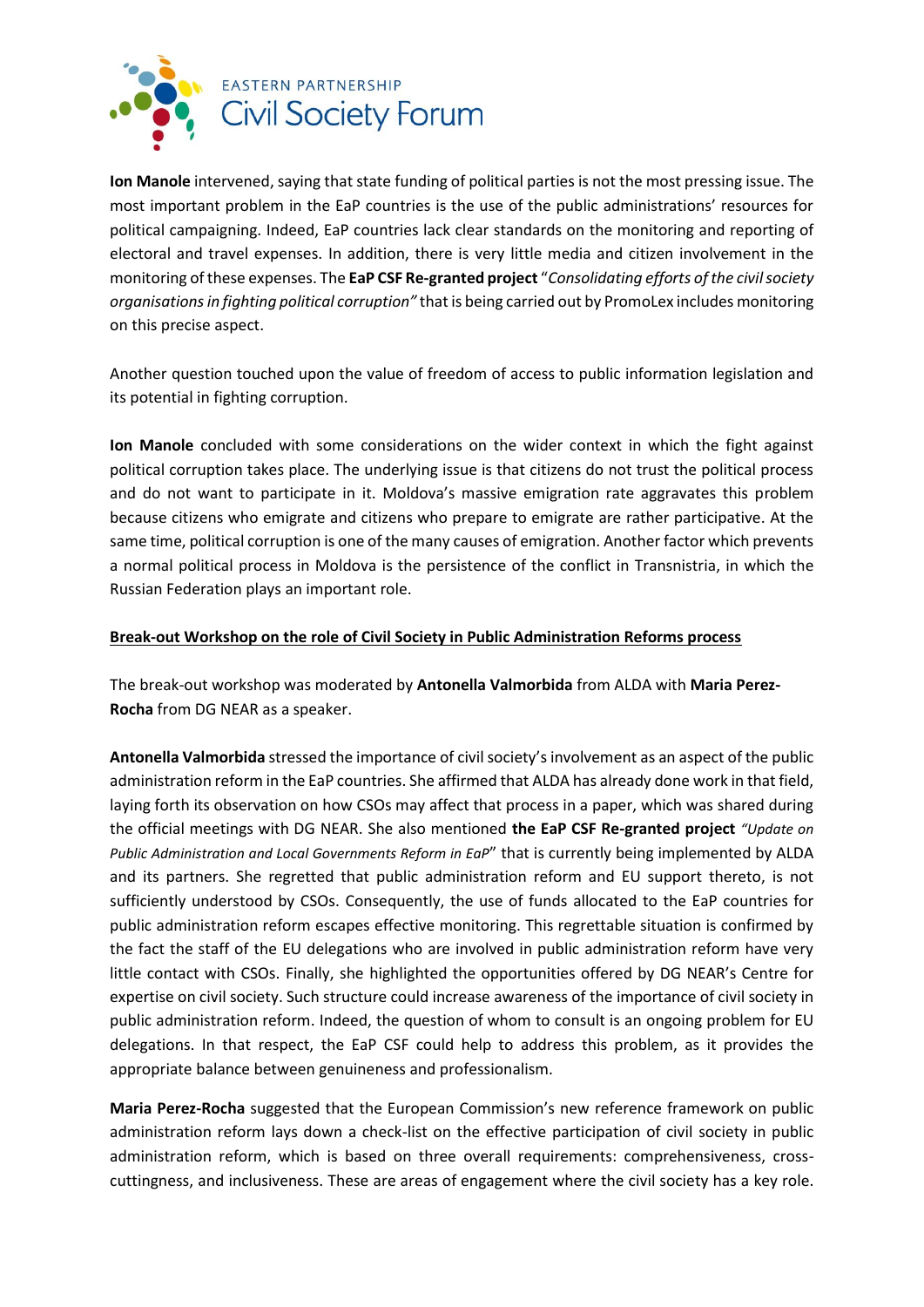

Civil society may participate at the policy level, through inclusive policy-development, policy-dialogue between civil society and the government, and at the level of service delivery, monitoring the public authorities' and their delivery on the implementation targets. Regrettably, the EaP countries generally do not put in place genuine consultations with the civil society. For instance, the Ukrainian government's new draft strategy of public administration reform was presented on internet for two weeks without any wider advertisement and escaped the attention of the civil society.

**Ulad Vialichka** from Belarus remarked that CSOs often have a problem in finding a niche in its work on public administration. In this sense, the weight of failure often lays on civil society, which is not prepared to bring forward the conversation with the authorities. Also, strengthening evidence-based policy-analysis and advocacy is difficult, while remaining extremely important. In that regard, the EU should explore avenues to provide enhanced capacity-building assistance to CSOs. Another participant asked about civil society consultation processes in EaP countries. According to her, albeit NGOs are called and their outputs published, their work is not considered at the policy-making level. She asked what is considered by the Commission to be sufficient enough procedure of the civil society consultation.

**Maria Perez-Rocha** replied that what matters is the process itself; it must involve proper discussion with all relevant stakeholders. The result of the process should not be the "fanciest" law, but rather a minimum level of ownership achieved through the consultation. Without such a level of ownership, there is no real implementation and no real reform.

## **Break-out workshop on Media and Russian propaganda**

The break-out workshop was moderated by **Boris Navasardian** from the Yerevan Press Club with **Miriam Lexmann** (IRI) as a speaker.

**Miriam Lexmann** started by introducing the work of IRI, which runs programs in Belarus, Ukraine and Moldova. It has a new exciting project, the "*Beacon Project*", whose primary aim is to fill in certain gaps in the existing monitoring and analysis efforts, which do not build a wider picture of the situation, trends, and actors. The Beacon Project is a collaborative platform to share experiences and knowledge on media messages, through the use of ICT tools and automated data collection, which provides wider scale qualitative & quantitative database. This will allow to build a better picture of the "who, where and when" of disinformation.

She outlined some challenges related to propaganda and disinformation and the need to strengthen the transatlantic dialogue on propaganda. The Beacon Project is based on several pillars: ICT tools to create a broader picture of societal factors, the collection of data analysis on where and why disinformation occurs, support of quantitative data collection through polling. Overall, the data will be matched with polling so to have a more accurate picture of opinions and narratives.

Text analyses through ICT tools can help to see the relationship between different texts and authors. The disinformation does not have to be in Russia nor must it be clearly related to Russia due to the instruments employed by trolls and other influencers. Propaganda can cover any topic: TTIP, EU, refugees and so on. And the mainstream media is taking over these narratives. For example, the